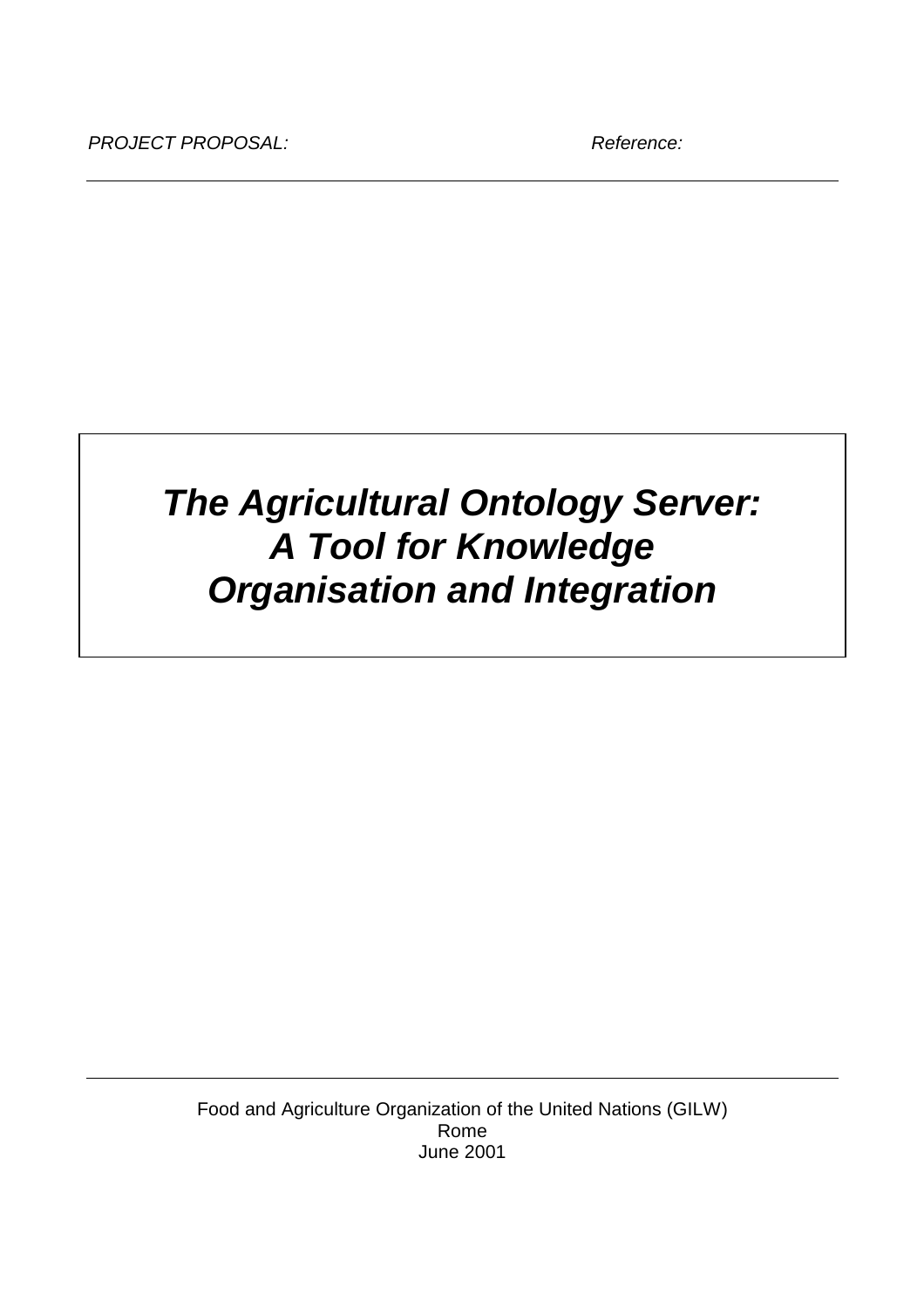## **Contents**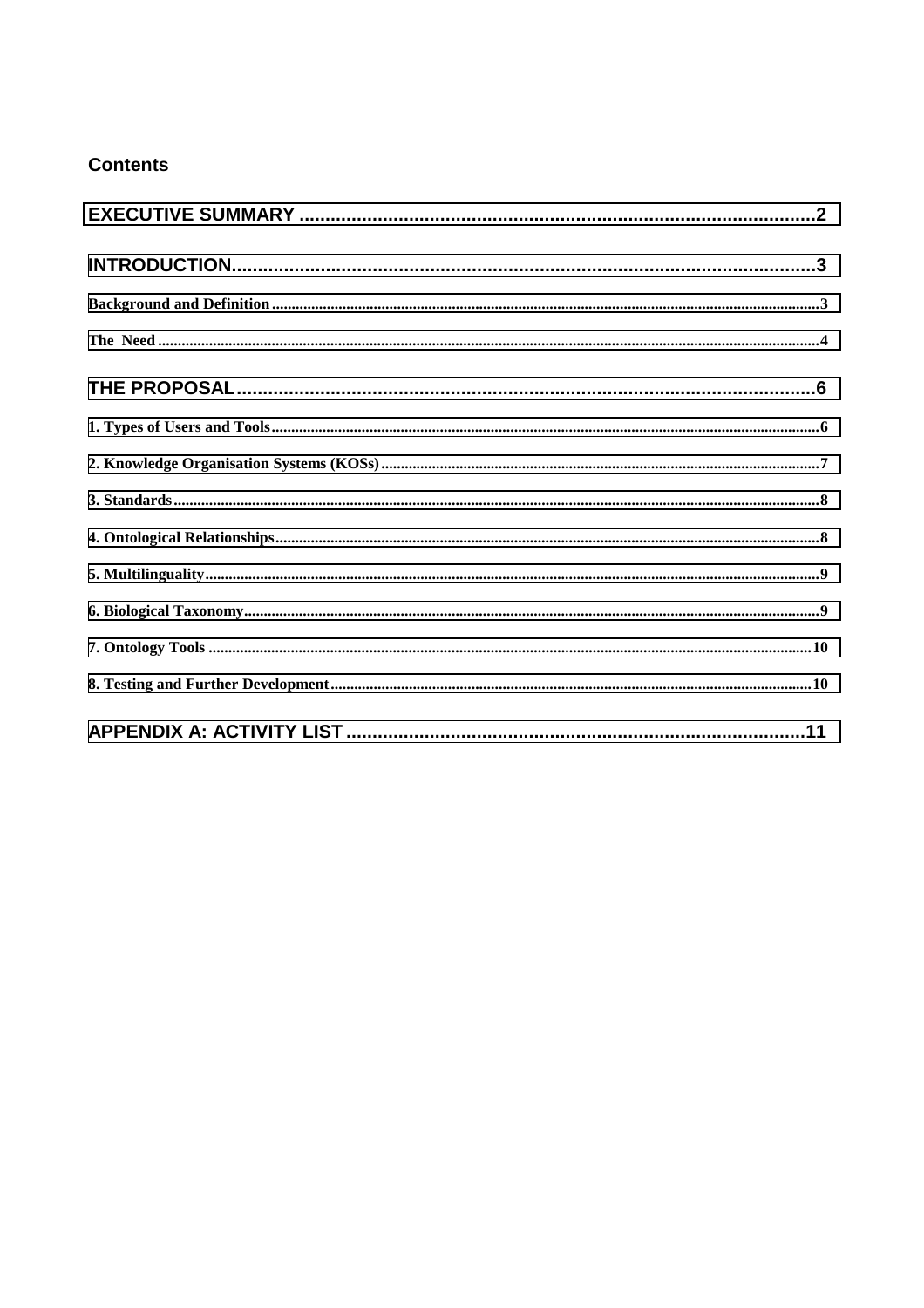## <span id="page-2-0"></span>**Executive Summary**

At FAO, we are committed to helping combat and eradicate world hunger. Information dissemination is an important and necessary tool in furthering this cause—we need to provide consistent, usable access to information for users in places doing this very work. And, the wide recognition of FAO as a neutral international centre of excellence for agriculture positions it perfectly to lead in the development of system specific agricultural ontologies.

The Agricultural Ontology Server (AOS) will be instrumental in this effort by structuring agricultural terminology, thus making describing, defining and relating this information manageable for distributed facilities, and by standardising agricultural terminology, thus making resource access and discovery more efficient.

The AOS will function as a central common reference tool for serving ontologies. Itself an ontology using the AGROVOC thesaurus as its core, it will contain and serve terms, definitions of those terms and the relationships among those terms. It is designed to serve as a focal point for the vocabulary of the agricultural domain, and to codify and standardise the knowledge within this domain. It will serve common core terms and relationships, as well as richer relationships that designate it as an ontology.

The AOS will provide the "building blocks" needed to develop and maintain other ontologies. Knowledge systems will be able to interact directly with the AOS using a suite of ontological tools to perform resource description, relationship building, indexing and discovery functions, among others. Once ontologies are created for these knowledge systems, they can be used, enhanced and re-used by other knowledge systems. In effect, the AOS will provide modules of terms, definitions and relationships that can be shared among knowledge systems. The use of current standards and tools developed for this purpose will ensure efficient communication among these systems.

The proposed project to develop the AOS would:

- 1. Determine the types of users and tools that will use the server.
- 2. Utilise all the important knowledge organisation systems presently available and being developed.
- 3. Utilise current state-of-the-art encoding and interoperability standards.
- 4. Map and enhance relationships among terms to create ontologies.
- 5. Build in functionality to describe and find multilingual resources.
- 6. Create an agriculturally focused biological taxonomy to become an integral part of the server.
- 7. Develop and license authoring and maintenance tools and interfaces for use of the server.
- 8. Pilot test the server using specific user and application types, and further develop based on the results.

The existence of a common ontology server guarantees that common concepts are clearly defined by unique identifiers, basic relationships are developed, and that these elements are used and shared throughout the agricultural domain. The AOS is a huge step in the direction of sharing contextualised information. It will achieve this by defining and structuring the meaning of terms centrally, and providing access and re-use of this central core for ontology building in systems throughout the agricultural domain.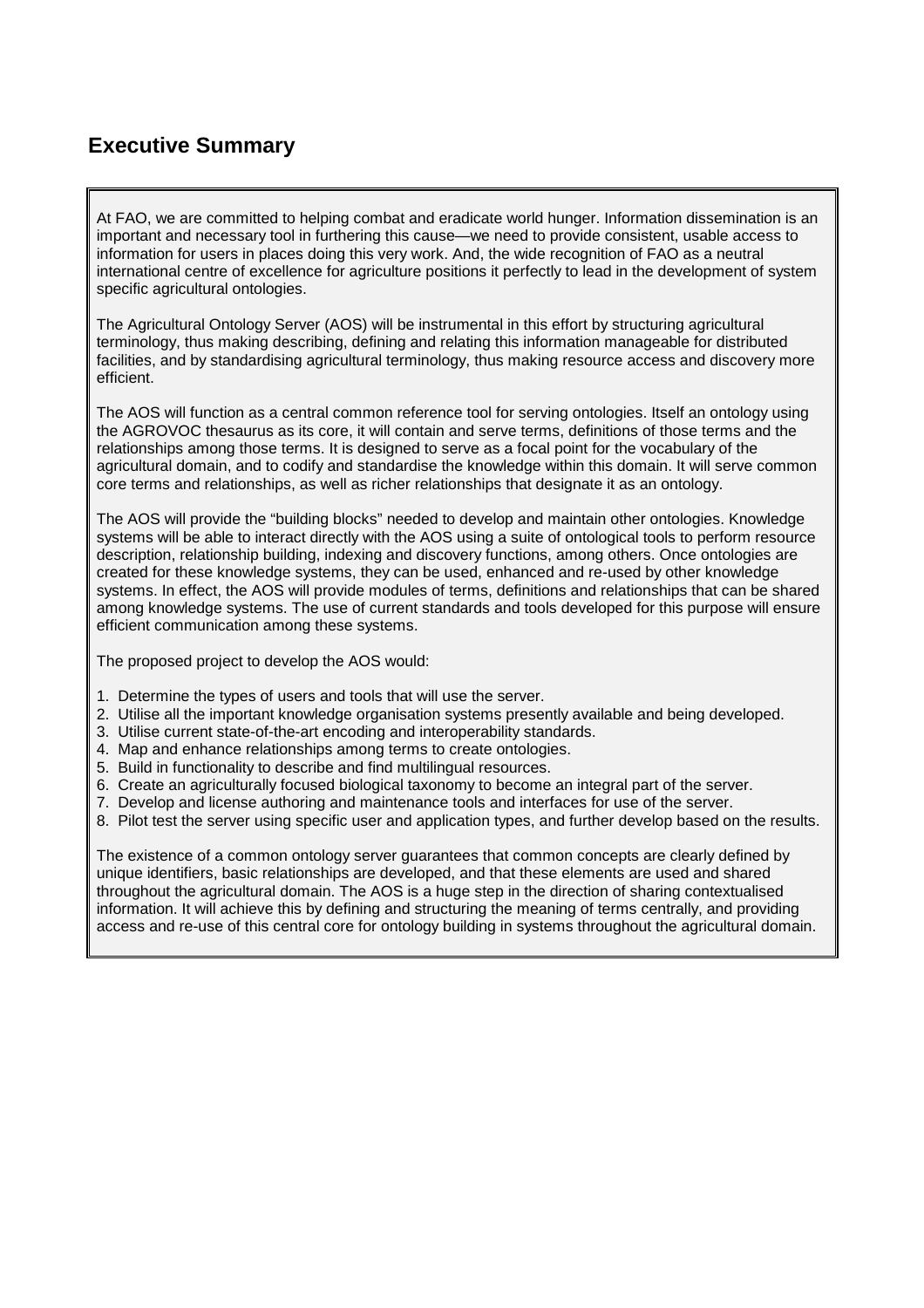## <span id="page-3-0"></span>**Introduction**

### **Background and Definition**

Because of the "information explosion," a currently trite phrase that fits our purposes here, users have found it harder and harder to retrieve information—particularly on the Web, where growth has been exponential and unmanaged. Within the agricultural community, the proliferation of documents and other resources has led to chaos. Users are unsure where to go to retrieve the resources they need and how to retrieve them once they get there. There are numerous, separately created knowledge systems that contain large numbers of resources, each with their own method for describing, defining and relating these resources.

The information science community has long known that terminology that is controlled improves information retrieval by standardising terminology and by providing a structure for languages.<sup>1</sup> Controlled terminology, known as *controlled vocabularies*, improves the finding of information by increasing recall helping users find resources that use different terminology for the same concept—and by increasing precision—defining the structure of the terminology so users can understand the scope of resources to be found. A fully structured type of controlled vocabulary is a *thesaurus*, which includes hierarchical and associative relationships that add to the definition of scope.

There are now opportunities to use these controlled vocabularies on the Web because of new standards that offer more power and flexibility. The advent of XML (eXtensible Markup Language) provides the ability to share knowledge across different tools, using a standard schema. The RDF (Resource Description Framework) standard allows storage and sharing of *metadata* (data about resources) across systems. The topic mapping language, XTM (XML Topic Maps), currently in development, may provide even stronger functionality for the use of metadata. These new standards allow us to leverage controlled vocabularies in the development of common methods for describing, defining and relating resources.

Briefly defined, the Agricultural Ontology Server (AOS) will function as a central common reference tool for serving ontologies. An *ontology* is a system that contains terms, the definitions of those terms, and the specification of relationships among those terms. It can be thought of as an enhanced thesaurus—it provides all the basic relationships inherent in a thesaurus, plus it defines and enables the creation of more formal and more specific relationships. The AOS, using the AGROVOC thesaurus as its core, is designed to serve as a central focal point for the vocabulary of the agricultural domain, and to codify and standardise the knowledge within this domain. It enables better communication within and across systems, and structures the meaning contained within systems.

The AOS provides the "building blocks" that assist in developing and maintaining other ontologies. It will contain the core vocabulary and definitions (multilingual) and the core relationships (including common richer relationships) which knowledge systems within the agricultural domain will use in building and maintaining their own ontologies. Knowledge systems, including forestry, fishery, plant biology, sustainable development and organic agriculture, among others, will use this reference tool to build their own ontologies. Once ontologies are created for these knowledge systems, they can be used, enhanced and reused by other knowledge systems. In effect, the AOS will provide modules of terms, definitions and relationships that can be shared among knowledge systems.

The following illustration shows how the server can interact with these knowledge systems:

 $\overline{\phantom{a}}$ <sup>1</sup> Guidelines for the Construction, Format, and Management of Monolingual Thesauri, ANSI/NISO Z39.19-1993, p. 1.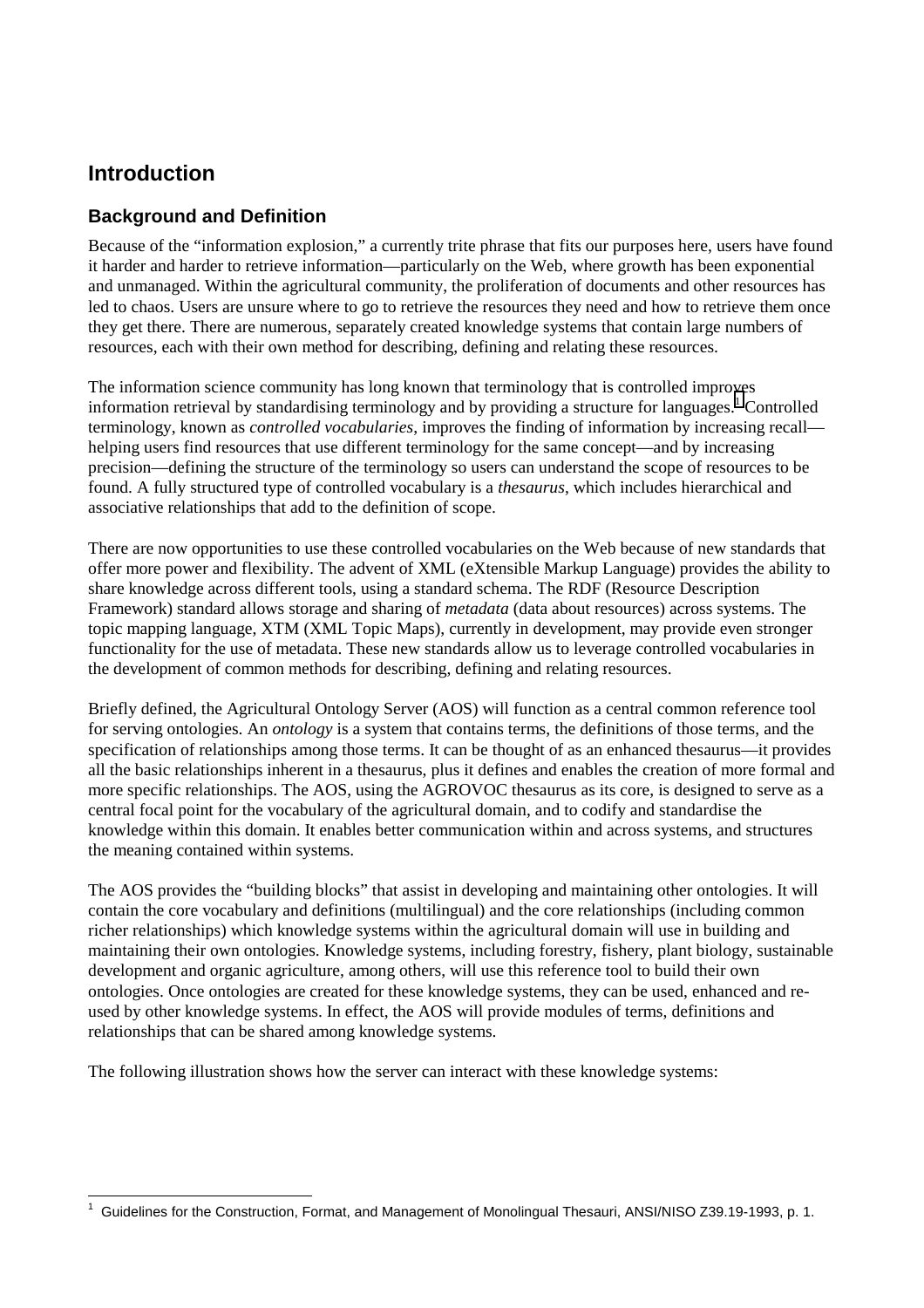<span id="page-4-0"></span>

The illustration shows how the AOS can assist clients in building their ontologies by:

- - Mapping ontological components between existing knowledge systems and the AOS to determine overlap and, as a result, the amount of work required to build an ontology.
- -Creating new ontologies, as in the "Forestry" illustration.
- - Maintaining existing ontologies, by having updates of terms, definitions and relationships requested and sent from the server to the client on a regular basis.
- -Checking on ontological components to ensure standard usage, as in the "Fishery" illustration.
- -Suggesting new ontological components, as in the "Sustainable Development" illustration.
- -Using ontological components created and suggested by other ontologies.

#### **The Need**

At FAO, we are committed to helping combat and eradicate world hunger. Information dissemination is an important and necessary tool in furthering this cause—we need to provide consistent, usable access to information for users in places doing this very work. And, the wide recognition of FAO as a neutral international centre of excellence for agriculture positions it perfectly to lead in the development of system specific agricultural ontologies.

The AOS will be instrumental in this effort by structuring agricultural terminology, thus making describing, defining and relating this information manageable for distributed facilities, and by standardising agricultural terminology, thus making resource access and discovery more efficient. Although there are organisations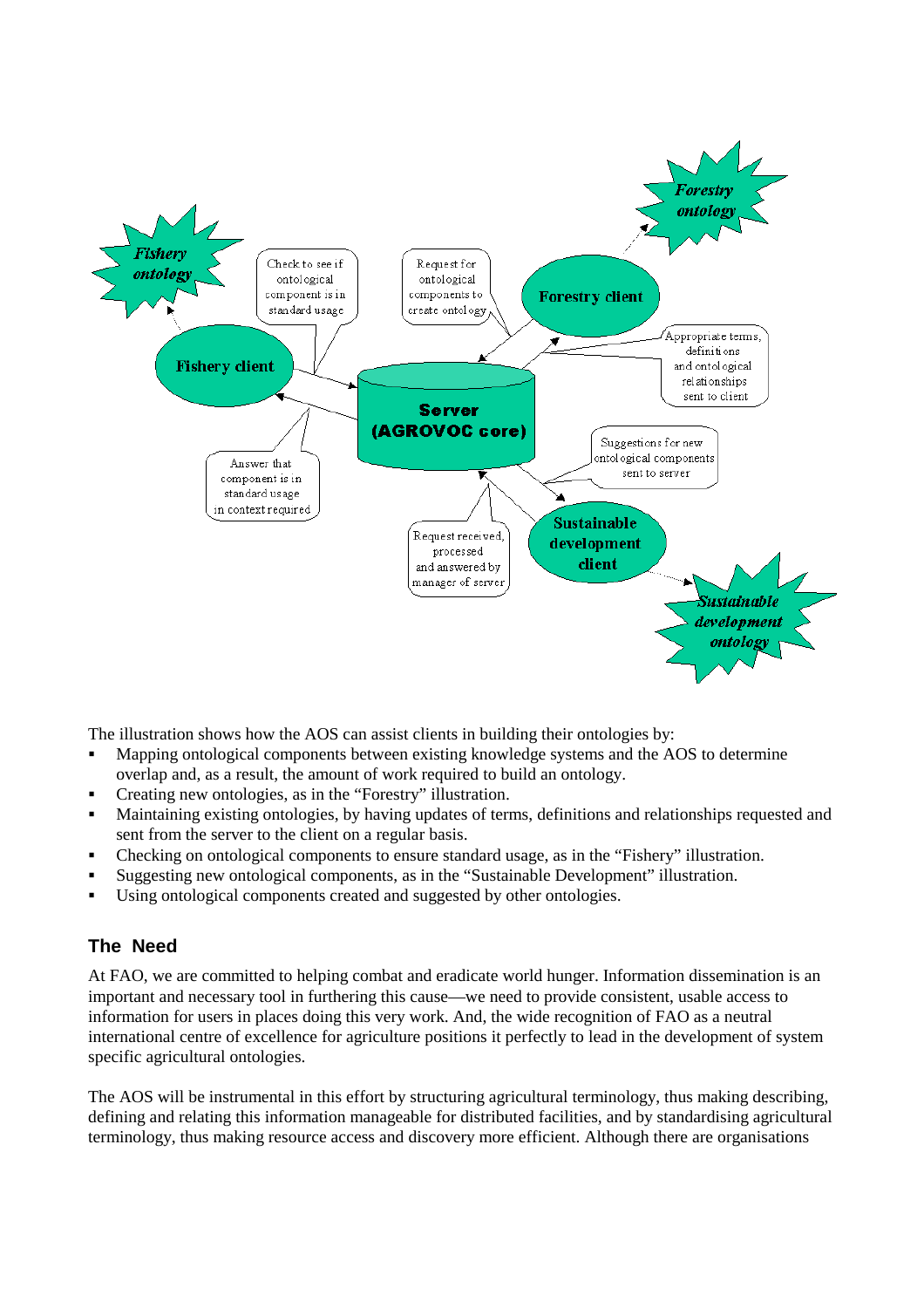who have developed ontology or taxonomy servers—for instance,  $\text{Cycorp}^2$  and  $\text{UMLS}^3$ —there are none for the agricultural community being developed by a content provider.

At the fundamental core of the server is the history of the explosion of information. As the amount of information has increased, we have needed more and better tools to help us manage, access and share it. Once, we had to use the same hardware in order to do this. Later, we were able to use different hardware, provided we used the same software. Now we can use different software, provided we structure the information exactly the same way. The next step is the development of structures that convey the different contexts of the information, but that can be communicated among systems. How can this be achieved?

The AOS is a huge step in the direction of sharing contextualised information. It will achieve this by defining and structuring the meaning of terms centrally, and providing access and re-use of this central core for ontology building in systems throughout the agricultural domain.

Therefore, we need an AOS for the following purposes:

- -To allow domain knowledge to be centrally defined and described
- -To guarantee that common concepts and rich relationships are clearly defined
- -To communicate among systems without semantic ambiguity
- -To share the structure and meaning of agricultural information among users and tools
- -To provide foundations to build other ontologies
- -To enable re-use of domain knowledge
- -To save time and effort re-deploying similar knowledge systems

And last, but certainly not least:

-To provide more effective dissemination and access to resources for users

The following illustration shows how the AOS will help these users find information more effectively than is achieved in the current system:

l

<sup>&</sup>lt;sup>2</sup> http://www.cyc.com/overview.html

http://umlsks.nlm.nih.gov/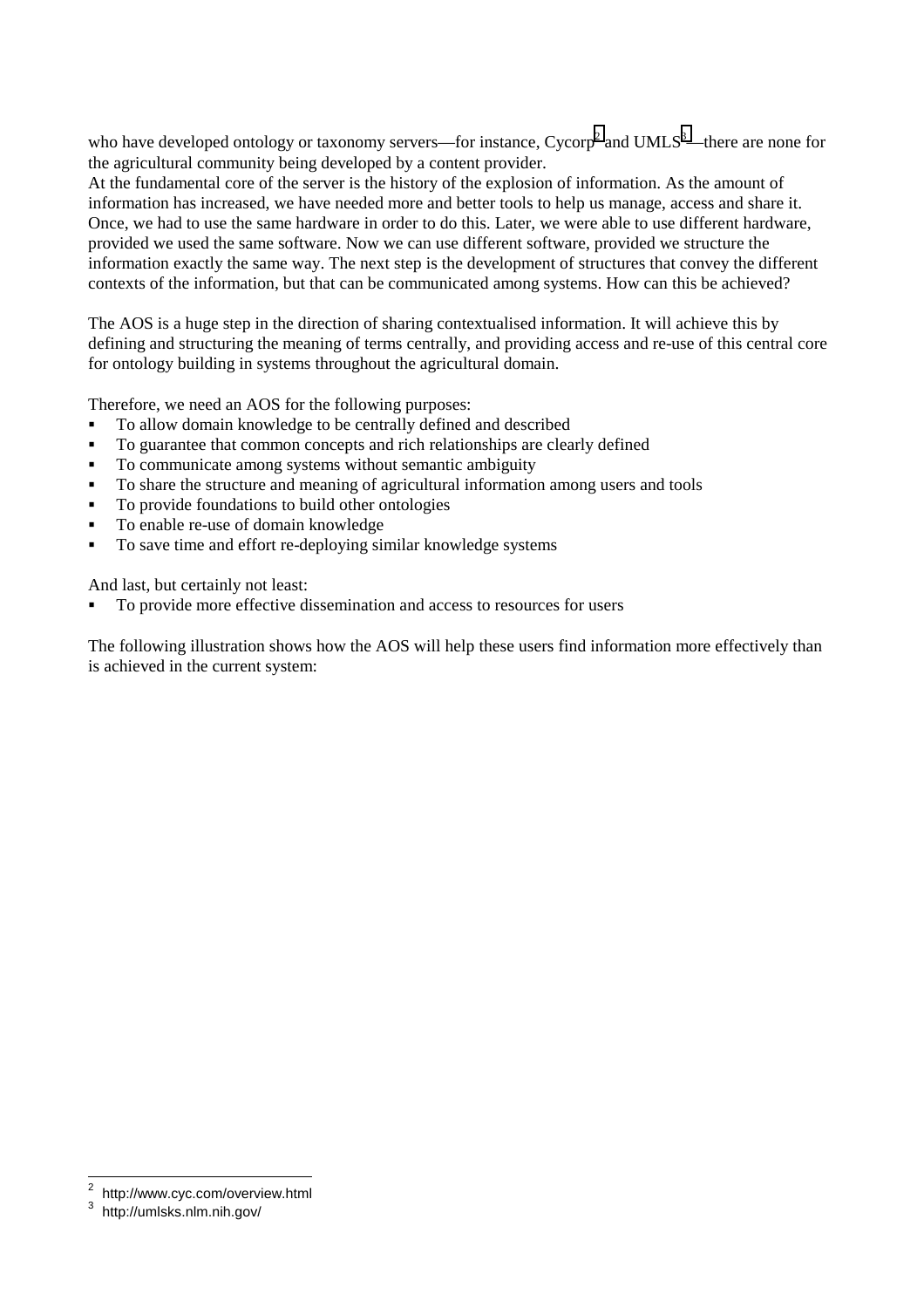<span id="page-6-0"></span>

In the current system, the WAICENT Information Finder retrieves for users all records related to a broad AGRIS/CARIS category. The proposed system uses new ontological relationships to filter the records by topics that are more useful to the user, and consequently retrieves a smaller, more relevant set of records.

## **The Proposal**

The sum total of the AOS is to provide an effective method for knowledge system description, development, integration, sharing and dissemination. The proposed project to develop the AOS would:

- 1. Determine the types of users and tools that will use the server.
- 2. Utilise all the important knowledge organisation systems presently available and being developed.
- 3. Utilise current state-of-the-art encoding and interoperability standards.
- 4. Map and enhance relationships among terms to create ontologies.
- 5. Build in functionality to describe and find multilingual resources.
- 6. Create an agriculturally focused biological taxonomy to become an integral part of the server.
- 7. Develop and license authoring and maintenance tools and interfaces for use of the server.
- 8. Pilot test the server using specific user and application types, and further develop based on the results.

Each of these project points is discussed below.

#### **1. Types of Users and Tools**

We need to know up front who and what will be using the system.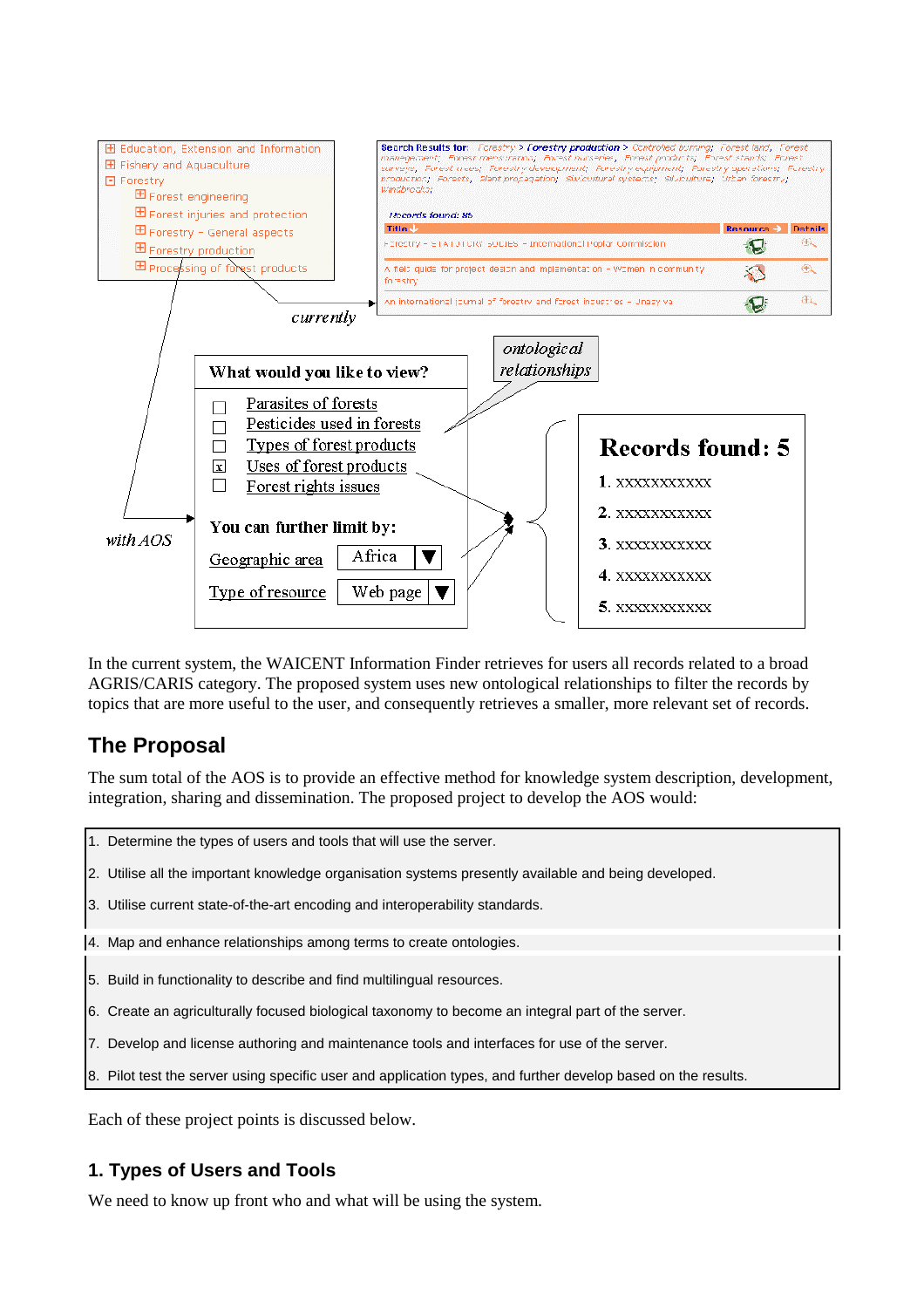<span id="page-7-0"></span>By discovering who the users are, we will be able to develop the appropriate type of access. For instance, we need to understand if we are serving users at the local level as well as at the international level, whether experts and/or novices will be accessing the system, the level of detail to be sought in terminology, and what users need from the ontologies they will be creating.

It is also imperative to understand what types of tools will be interfacing with the AOS to assist users in building their own ontologies. Our server needs to be interoperable with a wide variety of tools—e.g., indexing, searching, metadata collection, vocabulary management—and the needs of these should inform the development of the server. To achieve this, we need to utilise appropriate interoperable standards, discussed below in project point number three.

## **2. Knowledge Organisation Systems (KOSs)**

Since the server will be the central reference resource for vocabulary control and relationship structure of agricultural terminology, we will need to use a variety of knowledge organisation systems (KOSs) in developing the AOS to serve systems. Thus, the use of KOSs is two-fold: we will use KOSs to initially develop the server, and we will serve these and other KOSs in developing ontologies after initial development of the server. Some KOSs may eventually become integrated into the AOS because of overlap in terminology, while others will stand apart as separate ontologies.

Firstly, we will need to determine the relationships of these KOSs with the server. We can categorise the relationships as follows:

- core—e.g., fisheries, forestry
- adjacent—e.g., organic agriculture, sustainable development
- associated—e.g., biotechnology, ethics in agricultural research

Determining the relationship of the KOSs with the server allows us to understand the overlap in knowledge and the amount of effort required to work with the systems. Core systems are our first priority for utilisation in development of the server.

The primary KOS used will be the AGROVOC thesaurus, which already has the appropriate scope and basic relationships to serve as a base for the AOS. Other types of systems will include:

- classifications—lists of terms often using hierarchical relationships
- controlled vocabularies—controlled lists of preferred and variant terms based on concepts
- thesauri—controlled vocabularies containing hierarchical relationships
- authority files—controlled lists of preferred and variant names
- glossaries—lists of terms with definitions
- gazetteers—dictionaries of place names
- subject headings lists—broad categorisations of subject areas

A number of these KOSs are already available to us, although this is by no means a complete list:

| Examples of KOSs                  | Type of KOS    | Subject Area |
|-----------------------------------|----------------|--------------|
| <b>AGROVOC</b>                    | thesaurus      | agriculture  |
| <b>AGRIS/CARIS Categories</b>     | classification | agriculture  |
| <b>WAICENT</b> Information Finder | classification | agriculture  |
| <b>FAOTERM</b>                    | authority list | agriculture  |
| <b>CGIAR</b>                      | thesauri       | agriculture  |
| <b>FIGIS</b>                      | classification | fishery      |
| oneFish                           | classification | fishery      |
| <b>ASFA</b>                       | thesaurus      | fishery      |
| <b>IUFRO SilvaVoc</b>             | thesaurus      | forestry     |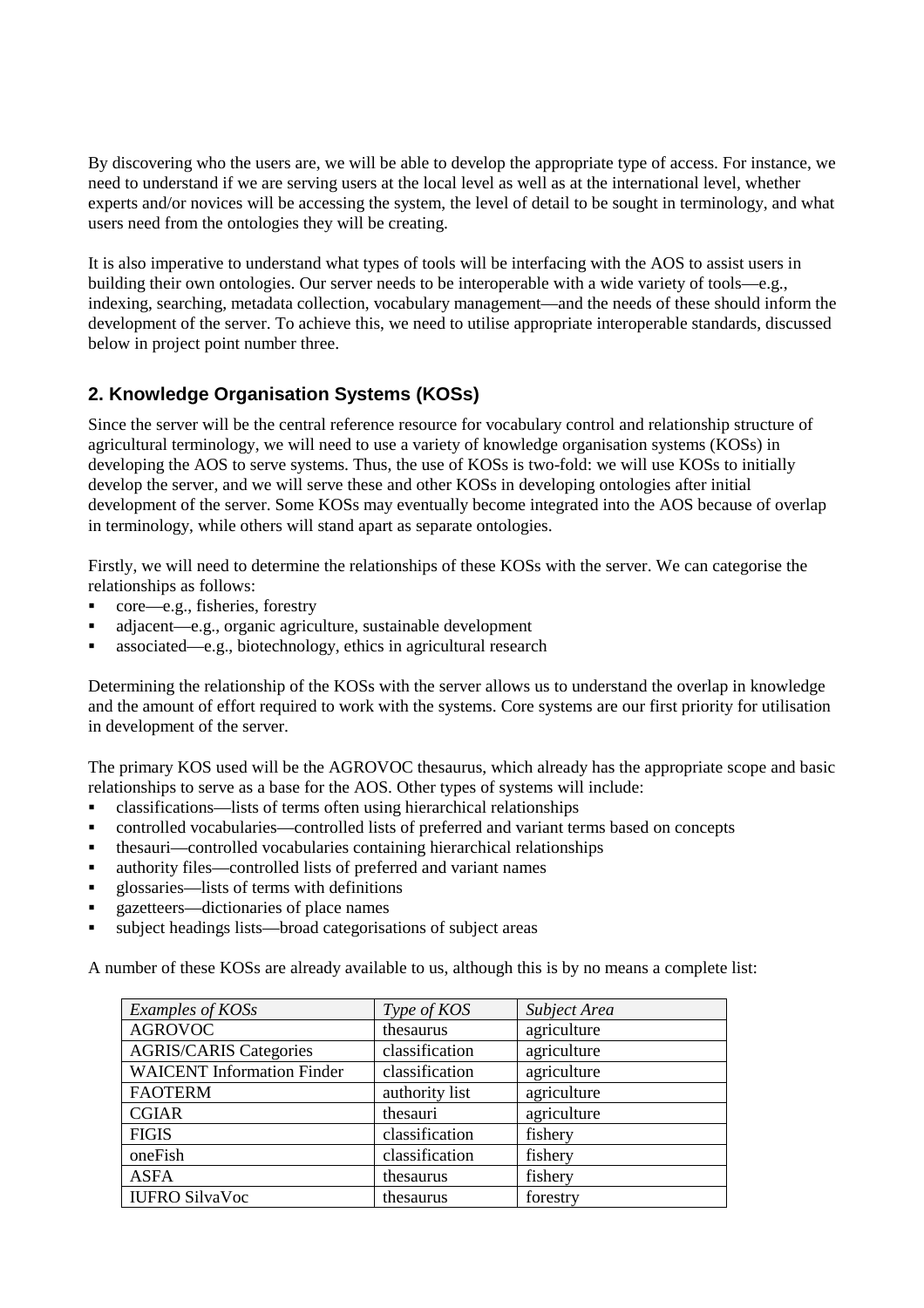<span id="page-8-0"></span>

| $\cdot \cdot \cdot$ | $\cdots$ | $\cdots$ |
|---------------------|----------|----------|
|                     |          |          |

Other possible sources include external KOSs such as CABI and NAL, and the development of partnerships with these bodies will be instrumental in the development of the AOS. Naturally, discussions with stakeholders of the KOSs are an integral part of the use of them.

To begin development, there will need to be a complete inventory of potential KOSs. Such an inventory should include an evaluation of each source to assess overlap in terminology and to determine the process for the mapping of terms, definitions and relationships between the core and the KOS.

#### **3. Standards**

The Semantic Web will allow machines to share information the way humans currently share information on the Web. The basic elements of the Semantic Web are the XML and RDF standards, discussed earlier. The syntax and schema behind these standards allows resource description and interoperability of these descriptions among systems.

We will need to incorporate current state-of-the-art standards to achieve two important tasks for the server to work effectively:

- availability of common terms, definitions and relationships to ensure standard use across systems
- opportunity for interoperability of those elements to enable sharing and communication among systems

To ensure the first task, the elements of the AOS will need to be encoded within the RDF framework. Common terms and definitions and their associated relationships from the core of the AOS will be identified by Universal Resource Identifiers (URIs) and stored in this common framework. (XTM is a parallel standard in development that may provide richer associations for better encoding.)

To enable the second task, the AOS will use XML language to communicate among systems for the exchange of the URIs to build ontologies. The systems interested in utilising the AOS will need to use this language to be capable of interoperability.

The conjunction of these standards will enable the communication of machine-readable commonly used URIs among a variety of different tools. In the case of the AOS, this type of communication will allow ontologies created by multiple tools—their terms, definitions and relationships—to be shared, evaluated and maintained using the central AOS.

## **4. Ontological Relationships**

l

The relationships in a thesaurus are equivalence (USE/UF), broader term (BT), narrower term (NT) and related term (RT) relationships. These relationships provide structure for the terms. For instance, knowing that a broader term for "cereals" is "plant products" and that narrower terms are "maize" and "rye" provides a structure that defines the scope of information represented by these terms.

Recently, there has been considerable discussion relating to extending this core set of relationships. In the late 1990s, the American Library Association Subcommittee on Subject Relationships/Reference Structures examined over 165 relationships within the English language alone and from these produced a checklist of twenty candidate subject relationships for information retrieval.<sup>4</sup>

We can use a richer set of relationships to develop tools that provide more granular and more consistent indexing, and more effective searching and browsing for users. With ontologies we can more fully define these relationships—by creating rules for the development of these specific relationships—and thereby provide a means for better knowledge sharing.

<sup>&</sup>lt;sup>4</sup> http://www.ala.org/alcts/organization/ccs/sac/rpt97rev.html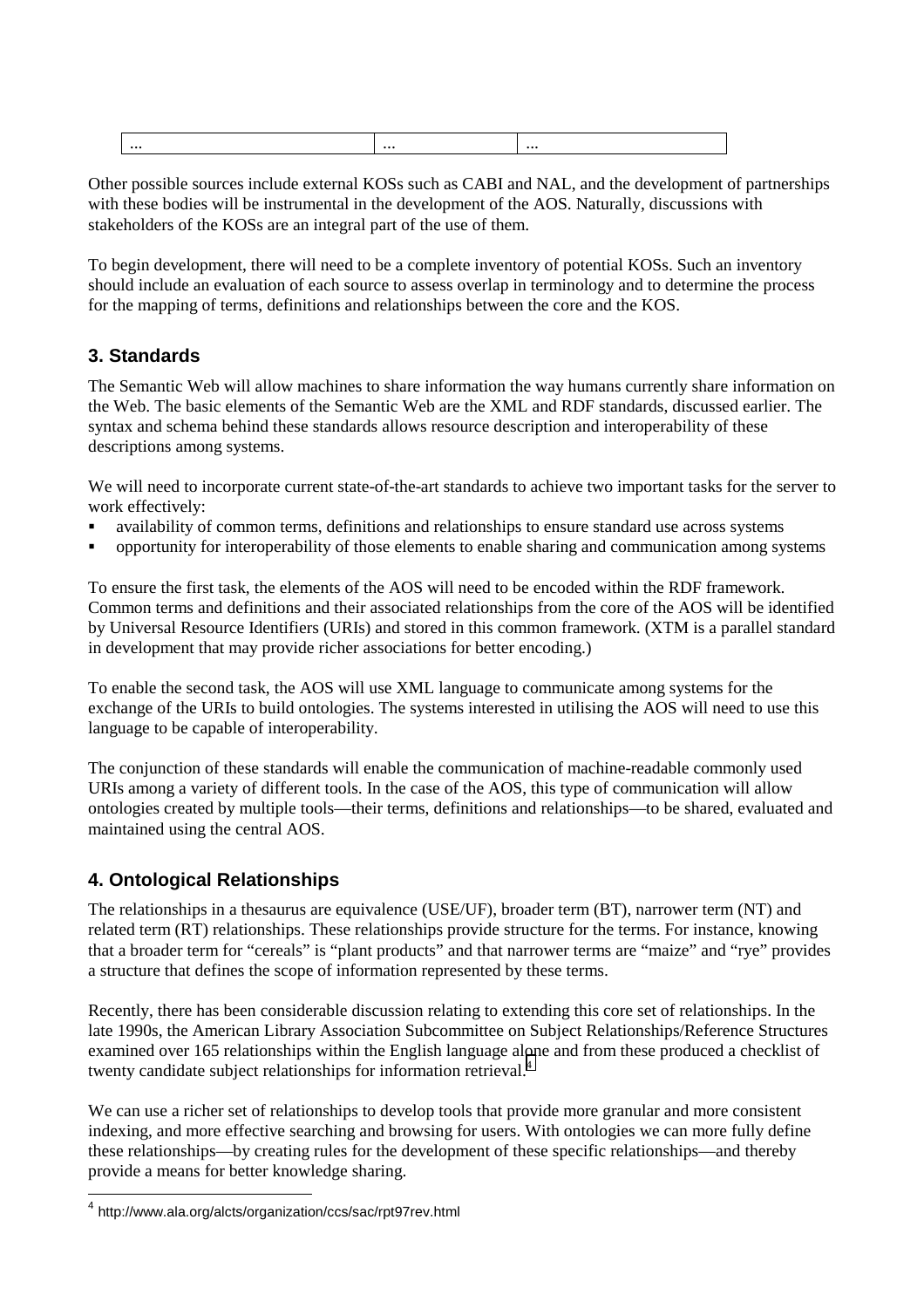<span id="page-9-0"></span>Each KOS that isn't integrated into the AOS will remain separate. Through communication with the AOS, they will build their own ontological relationships specific to their needs, which will result in the creation of their own ontologies. As a result of continuous sharing, development and maintenance, a variety of ontological relationships will be available for future ontological development.

An example of an ontological relationship is:



The following is a scenario describing how an ontological relationship is more powerful than combining terms using a Boolean AND:

A teacher wants to inform her class about ticks and the diseases they bear. If she searches "ticks AND diseases" she retrieves all resources that contain those terms. She may end up retrieving resources that discuss the diseases that kill ticks. If instead, she searches "ticks" using the ontological relationship "bears diseases" she limits her retrieval set to resources about the diseases that ticks bear.

The following is another scenario describing how an ontological relationship eliminates the need to do multiple searches:

A researcher is interested in finding resources about the types of infestations of tomatoes. Instead of doing multiple searches for each type of infestation (e.g., "tomatoes AND tomato mosaic tobamovirus," "tomatoes AND fungal wilt") he uses the ontological relationship "infected\_by." This relationship has been used in indexing each tomato infestation resource in his system. By using it, he saves himself work by doing a single search that ensures he will find all the resources he needs.

To effectively build this functionality, a list of potential relationships needs to be compiled (hopefully in conjunction with the inventory of KOSs). These relationships should be compared among KOSs, with the end result of a common set of relationships that can be used among KOSs. A subset of these will form the core relationships stored in the AOS. (The compilation of relationships will need to be compared with those being considered by NISO and ISO for inclusion in a future standard for electronic thesauri.<sup>5</sup>)

## **5. Multilinguality**

A key aspect of the AOS is that it will be multilingual. For users in all countries who need access to resources, we need to provide the ability to index and find information in any language needed. The AOS needs to collect and co-ordinate terminology, definitions and relationships in the five official languages of the FAO—English, French, Spanish, Arabic and Chinese. Additional languages should be added if necessary by those developing the ontology, if working in the mother tongue of the country is beneficial.

One of the biggest issues surrounding multilingual thesauri is the relating of terms and concepts from different languages. Often there is no one-to-one mapping of terms. The same will be true for the development of relationships. Concept-based mapping and cross-concordance (the fusing of clusters of similar concepts from different social groups into a new concept) will need to be incorporated into the AOS.

## **6. Biological Taxonomy**

There needs to be a biological *taxonomy* included in the AOS, one that is appropriate for agricultural use. In this sense, a taxonomy is an ordered classification of living things detailing the relationships among them.

 5 http://www.niso.org/thes99rprt.html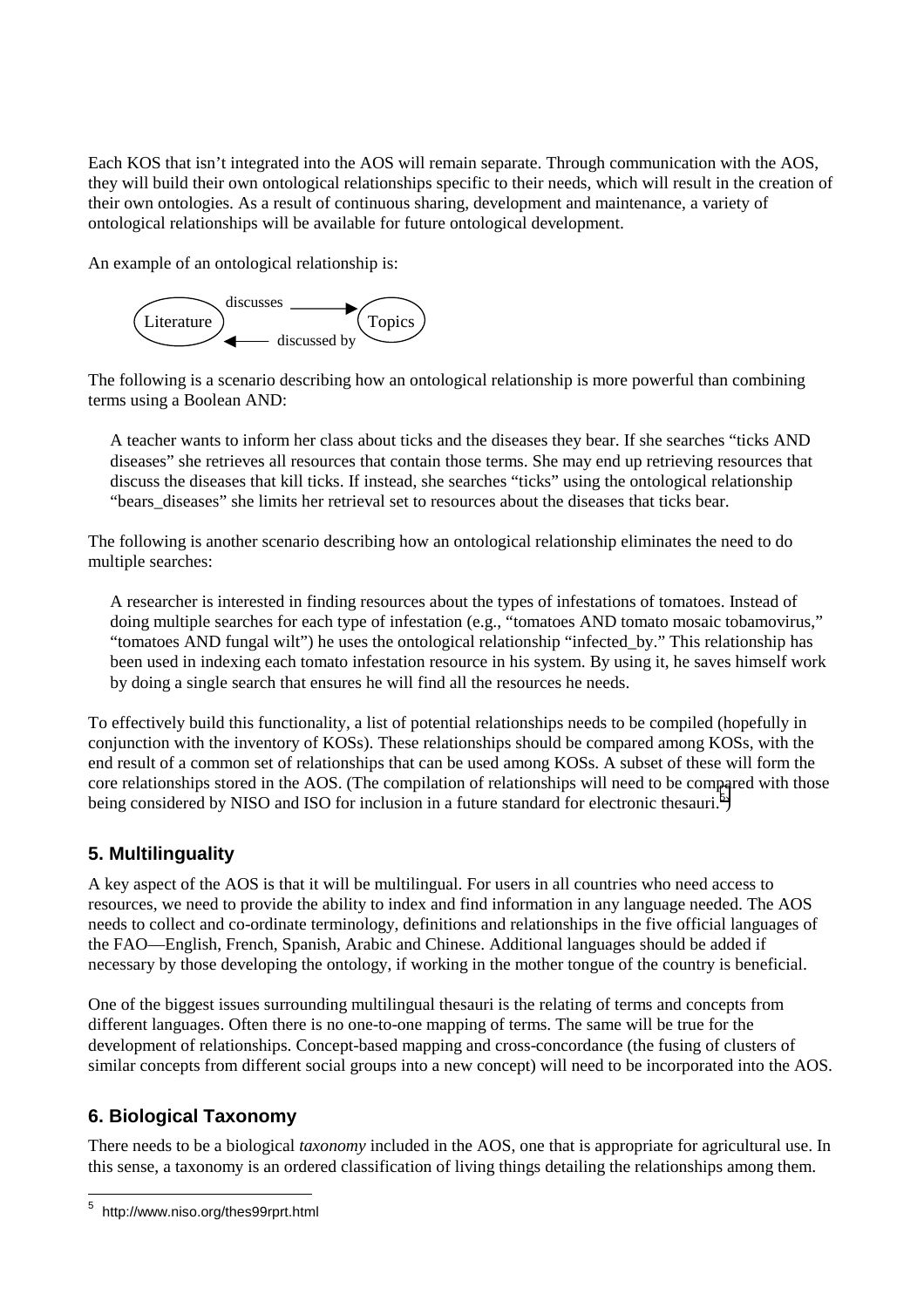<span id="page-10-0"></span>This type of taxonomy should include both Latin and common names of plants and animals, structured appropriately, along with other richer ontological relationships. For example, creating the relationships "species in" and "genuses in" should provide more powerful searching for resources like those detailed in the scenarios above (e.g., using "lepidoptera" and "genuses\_in" together).

The development of a biological taxonomy that is an ontology would be welcomed by the agricultural community for use in describing and indexing resources. Currently, there is no one organisation that has developed such an ontology, although several organisations have been developing standards for biological nomenclature (e.g.,  $NBII^6$ ,  $FGDC^7$ ).

## **7. Ontology Tools**

We will need to develop a suite of ontology tools to be used for accessing the AOS and its set of ontologies. This suite should contain tools that allow:

- description—discovery of overlap in terminology and mapping of common terms and definitions
- relationship building—creation of ontologies using common relationships and building richer relationships
- encoding—storage of terms, definitions and relationships in a standard, interoperable format
- indexing—using ontologies to automatically and manually index resources
- discovery—searching and browsing by users in the AOS or in an ontology
- maintenance—ontology collection, storage, dissemination and evaluation by managers

For some of these tools, off-the-shelf products may be sufficient, in which case a set will need to be tested and evaluated for its possible use with the AOS. In certain cases, it may be possible to tweak the product to fit our needs, depending on the availability of staff to assist in this. Otherwise, if there are no off-the-shelf products, we will need to develop our own (preferably Web-based) tools using staff knowledge and skills.

## **8. Testing and Further Development**

In addition to the tools themselves, appropriate interfaces need to be developed that address the needs of the users and systems that will be using the AOS tools. To build good interfaces, they need to be tested with users to find out if they suit their needs. Testing is best achieved through focus groups, one-on-one evaluation, observation, task analysis, and other commonly used methods. User profiles will need to be developed so the most relevant results of the testing are obtained—e.g., demographics, use of tools, level of subject knowledge.

It wouldn't be feasible to test the entire AOS initially. One of the KOSs should be used as a concrete example (e.g., the oneFish classification), mapping terms and developing relationships using the AOS, and then testing the result with users of that KOS. The results of this testing will make it possible to update and enhance the AOS functionality. Testing should be done iteratively throughout the lifecycle of the project to ensure that the AOS continues to be suitable for the needs of users.

l

<sup>&</sup>lt;sup>6</sup> http://www.nbii.gov/datainfo/metadata/<br>7 http://www.facto.gov/datainfo/metadata/

http://www.fgdc.gov/standards/status/sub5\_8.html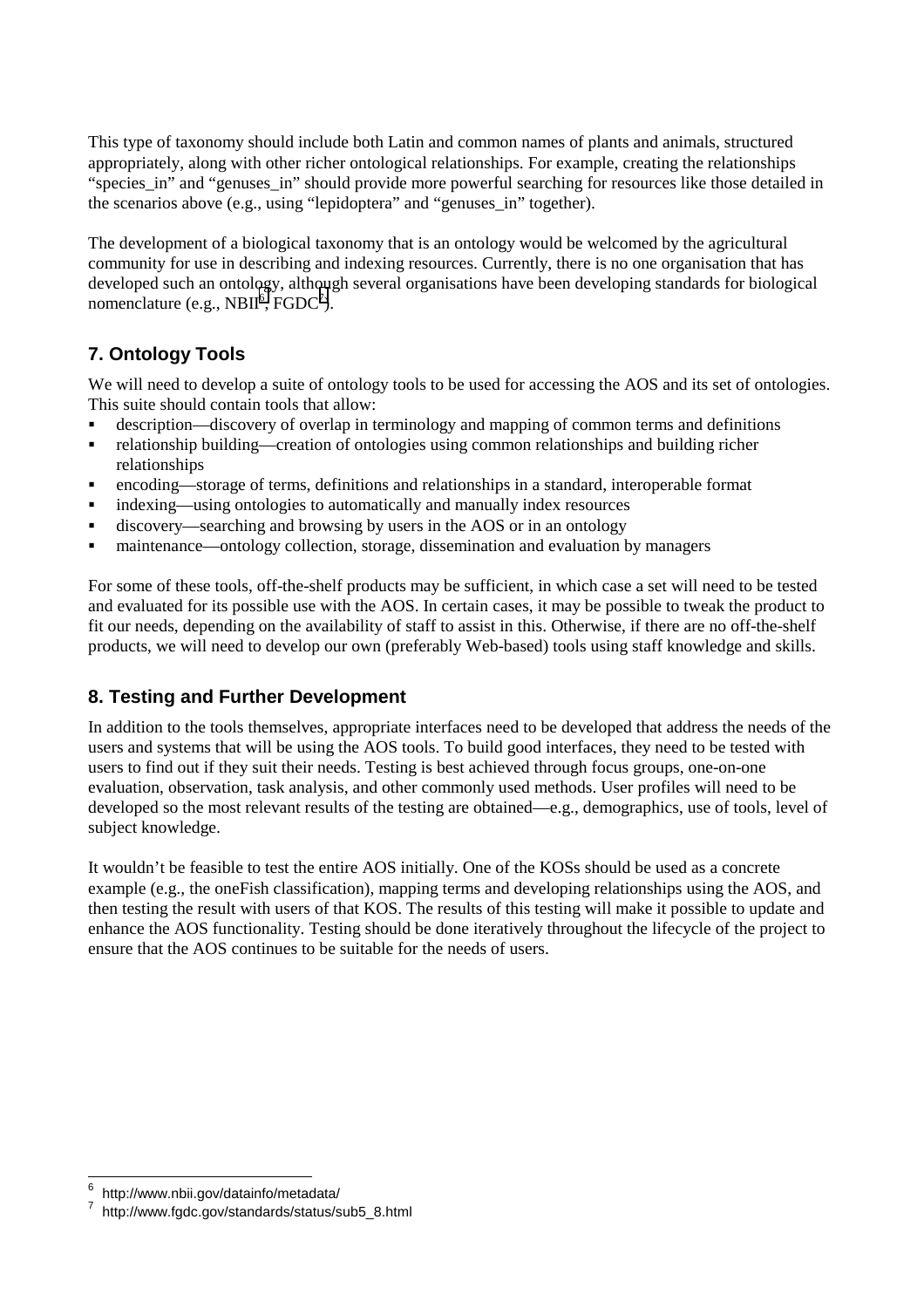## <span id="page-11-0"></span>**Appendix A: Activity List**

#### **0. Initiate project plan.**

- - Build complete picture of purposes and uses of the AOS for description, sharing, integration, dissemination, discovery.
- -Determine the specific functionality of the AOS to realise goals.
- Identify partners and stakeholders for the AOS system and their roles in relation to the system. Establish contacts.
- Sensitise stakeholders on reasons for use of AOS and its components. Develop initial marketing plan for use during implementation.
- Establish electronic communication (e.g., mailing lists) for exchanging ideas among partners involved in the development of the AOS.
- -Ensure funding for development, testing and implementation.

#### **1. Determine the types of users and tools that will use the server.**

- Identify types of users who will be using the AOS (e.g., their level of expertise, their language skills) and their needs.
- Identify types of KOS tools that will be accessing the AOS (e.g., indexing, searching, metadata collection, vocabulary management) and their needs.
- -Develop user and tool profiles. Use these profiles to prioritise development of the AOS.
- -Summarise user goals and system related tasks in the new system. Develop use cases.

#### **2. Utilise all the important KOSs presently available and being developed.**

- - Conduct a survey among core, adjacent and associated knowledge domains to determine what is available and being developed.
- -As a result, inventory the existing and emerging KOSs.
- Determine mechanisms needed for communicating between the AOS and the KOSs.
- Decide which KOSs should be integrated into the AOS and which should stand alone to be developed as ontologies. (*In conjunction with step 4*.)
- **-** Describe technical requirements needed to use the AOS. (*In conjunction with step 7*.)
- -Analyse the AGROVOC thesaurus for necessary modifications.

#### **3. Utilise current state-of-the-art encoding and interoperability standards.**

- Conduct survey of suitable encoding standards.
- -Determine the suitable set of standards for use in the AOS.
- -Gather information on tools that use these standards. (*In conjunction with step 7*.)

#### **4. Map and enhance relationships among terms to create ontologies.**

- Evaluate potential KOSs for overlap in terminology and relationships.
- Determine what constitutes the core vocabulary (AGROVOC plus integrated KOSs).
- Determine the common set of relationships that are best served in the AOS.
- Develop a process for mapping common terms, definitions and relationships between the KOSs and the AOS.
- **Discuss with stakeholders the types of new relationships that need to be developed.**
- Identify and develop the new core ontological relationships that should be included in the AOS.
- Determine methods for maintaining the AOS (e.g., updating, suggestions handling). Include handling updates to and from satellite ontologies.
- Based on new core ontological relationships developed, decide on new organisational systems for presenting the AOS to users (e.g., topic mapping, developing new classification for the FAO web site). (*In conjunction with step 7*.)

#### **5. Build in functionality to describe and find multilingual resources.**